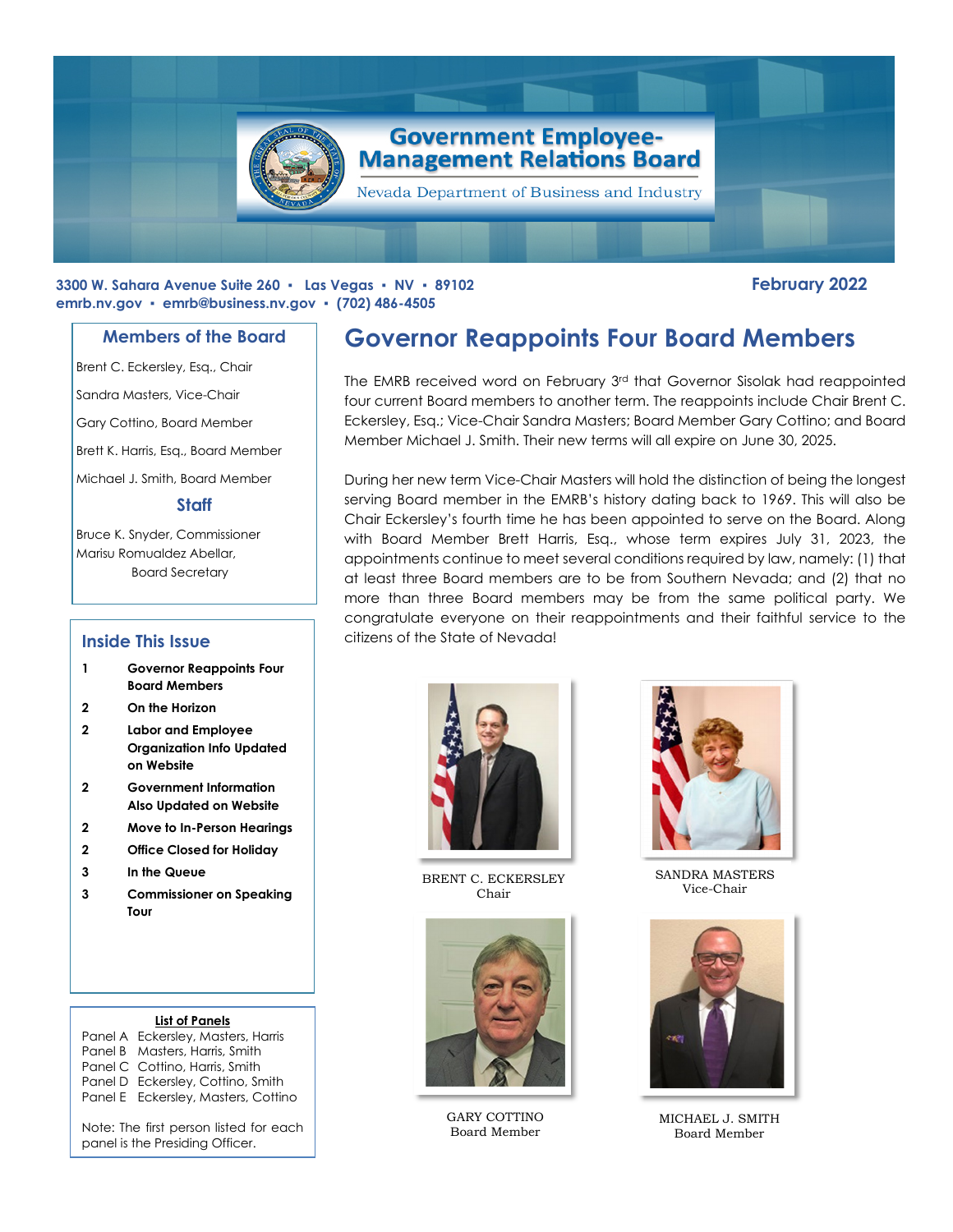# **On the Horizon**

The next Board meeting will be March 8-10, 2022. This meeting will be held virtually using WebEx. At that time Panel E will hold a hearing on a petition filed by AFSCME, Local 4041, which seeks to return the Corrections Sergeants back to the corrections bargaining unit from the supervisory bargaining unit. The issue hinges on whether the sergeants are/are not supervisors.

Panel E will also deliberate on a hearing previously held involving IUOE, Local 501 and Esmeralda County. The full Board recently decertified the employee organization as the bargaining agent based on an election recently held. This deliberation will possibly rule on any other outstanding issues in the case.

Panel D will rule a motion to dismiss in Luquisha McCray v. Clark County. Finally, the full Board will conduct a show cause hearing as to why the Town of Amargosa Valley has yet to file its annual report.

# **Labor and Employee Organization Info Updated on Website**

Now that all the Labor Organizations and Employee Organizations have filed their annual reports with the EMRB, basic information on each is available in a spreadsheet on our website. The link may be found on the lower right-hand side of the home page under the "Directories" category.

The basic information includes the name of each labor and employee organization, the name of the contact person for that entity, the e-mail address reported to us on the form, a list of the bargaining units the organization represents, the name of the employer of the employees, whether a collective bargaining agreement is on file and the date the current collective bargaining agreement expires.

Also, on our website are copies of all the collective bargaining agreements. A link to them may be found under the "Resources" category on the home page.

## **Government Information Also Updated on Website**

The spreadsheet of the various governments has also been updated. This spreadsheet contains the name of each government, the name of the contact person, the address, a work phone number, e-mail address and website address. For each government, it also lists any labor or employee organizations recognized as well as a list of the various bargaining units represented by each labor or employee organization.

# **Move to In-Person Hearings**

Recently the Board expressed its desire to again return to in-person hearings. This will start after the March hearing, which for unique reasons, will be done virtually. Hearings will be held in one of the hearing rooms on the fourth floor of the Nevada State Business Center, with some hearings also video-conferenced to Carson City. Board meetings with a hearing will be conducted in such a manner. Board meetings without a hearing, such as a two-hour meeting to only conduct general Board business may still be held virtually.

## **Office Closed for Holiday**

The office will be closed on Monday, February 21<sup>st</sup> in observance of Presidents' Day. Users may still file documents electronically and any such documents filed will be date-stamped as of that day.